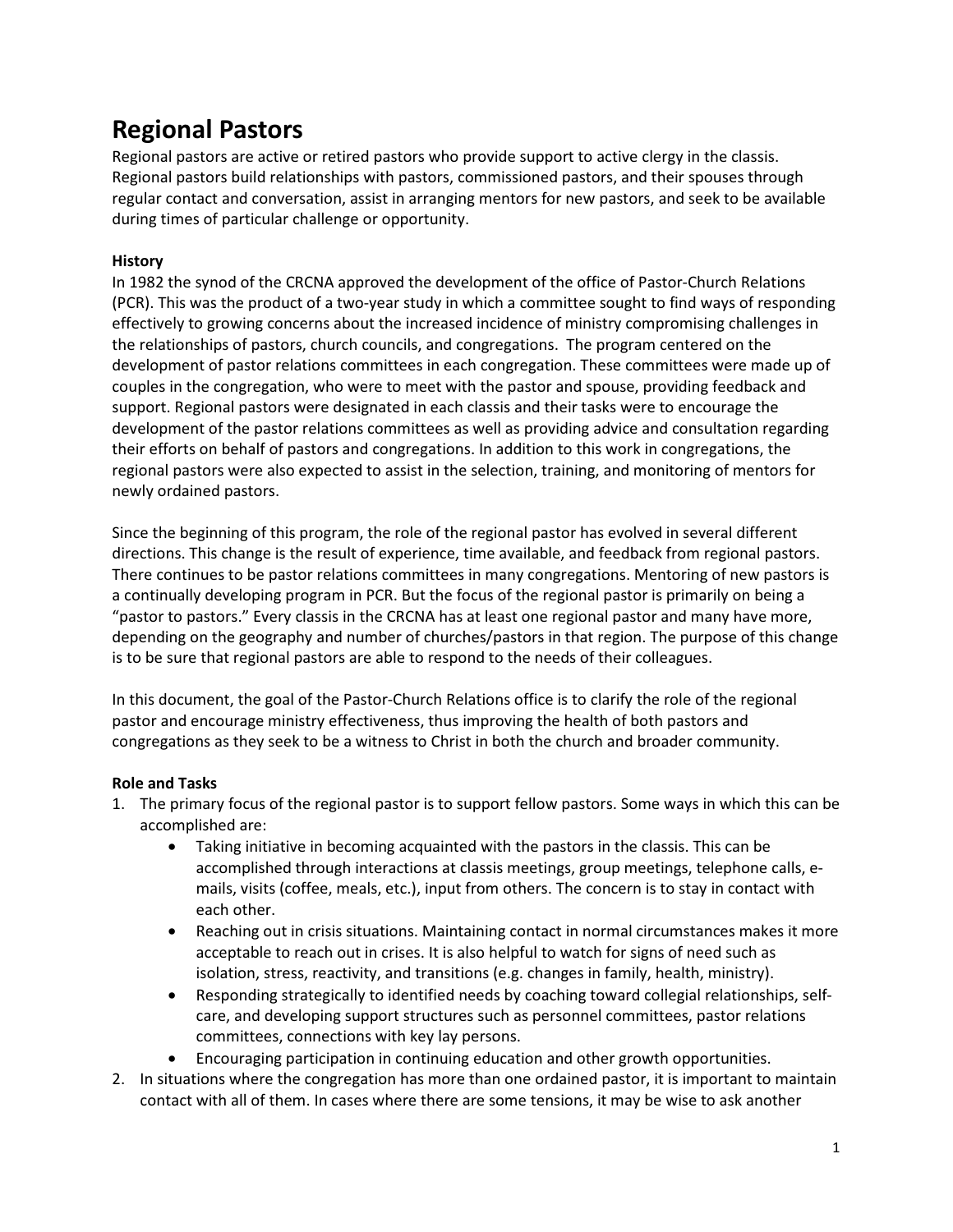pastor in the classis to serve as a resource/support to one of the others so that there is not a conflict of interest.

- 3. The pastor's spouse and family also need support and recognition. Especially when there are conflicts, the spouse is at an extreme disadvantage in that he/she is most often an observer on the sidelines, thus not being able to process the pain and frustration through face-to-face involvement. The regional pastor can provide a vital and safe presence.
- 4. Some other groups of church staff in the classis:
	- Specialized ministry staff should be recognized and encouraged to seek supportive relationships.
	- Church planters and commissioned pastors are included in the regional pastor's circle of concern.
- 5. The regional pastor is a liaison between the classis and PCR in facilitating mentee/mentor relationships.
	- Each new candidate for ministry is required to have a mentor for the first five years of his/her ministry in the CRCNA. The regional pastor assists the candidate in choosing an experienced pastor from the classis to serve as mentor.
	- The regional pastor will communicate this choice to Pastor-Church Relations for final approval.
	- PCR recommends that the regional pastor actively support the mentoring relationships and if they are not helpful, facilitate a possible change which will be more beneficial.
	- The mentoring initiative encourages creativity. Changing mentors along the way, multiple mentors, group mentoring, or finding a mentor from a non-CRC context are all possible options in a given situation.
	- Synod has also recommended that pastors coming into the CRCNA from other denominations, and pastors who have had some difficulties, may be helped by being encouraged to have a mentor. The regional pastor is encouraged to assist them in establishing a mentoring relationship.
- 6. It is helpful for the regional pastor to maintain the role of gatekeeper in working with pastors and their councils. In this capacity, the regional pastor may be the first person contacted about a personal or relationship concern, but is encouraged to refer to others who may be specialized in dealing with the issues raised. Some possible referral resources are:
	- A clergy colleague who may be a support or have a specialization in an area of concern note: this can be a variant of the mentoring relationship.
	- Classis resources such as church visitors or a designated committee of clergy and laypersons who can assist a council at the request of the classis.
	- The staff of PCR may be a resource for intervention, consultation, or education.
	- A therapist or other specialized person in the community (It is wise to explore options in your community so that you can make timely and appropriate referrals when the need arises).

#### Qualifications

Effective regional pastors will be individuals with:

- Relational warmth
- Strong interpersonal skills
- Pastoral sensitivity and ability
- A genuine concern for their colleagues in ministry
- A willingness to pray for their colleagues in ministry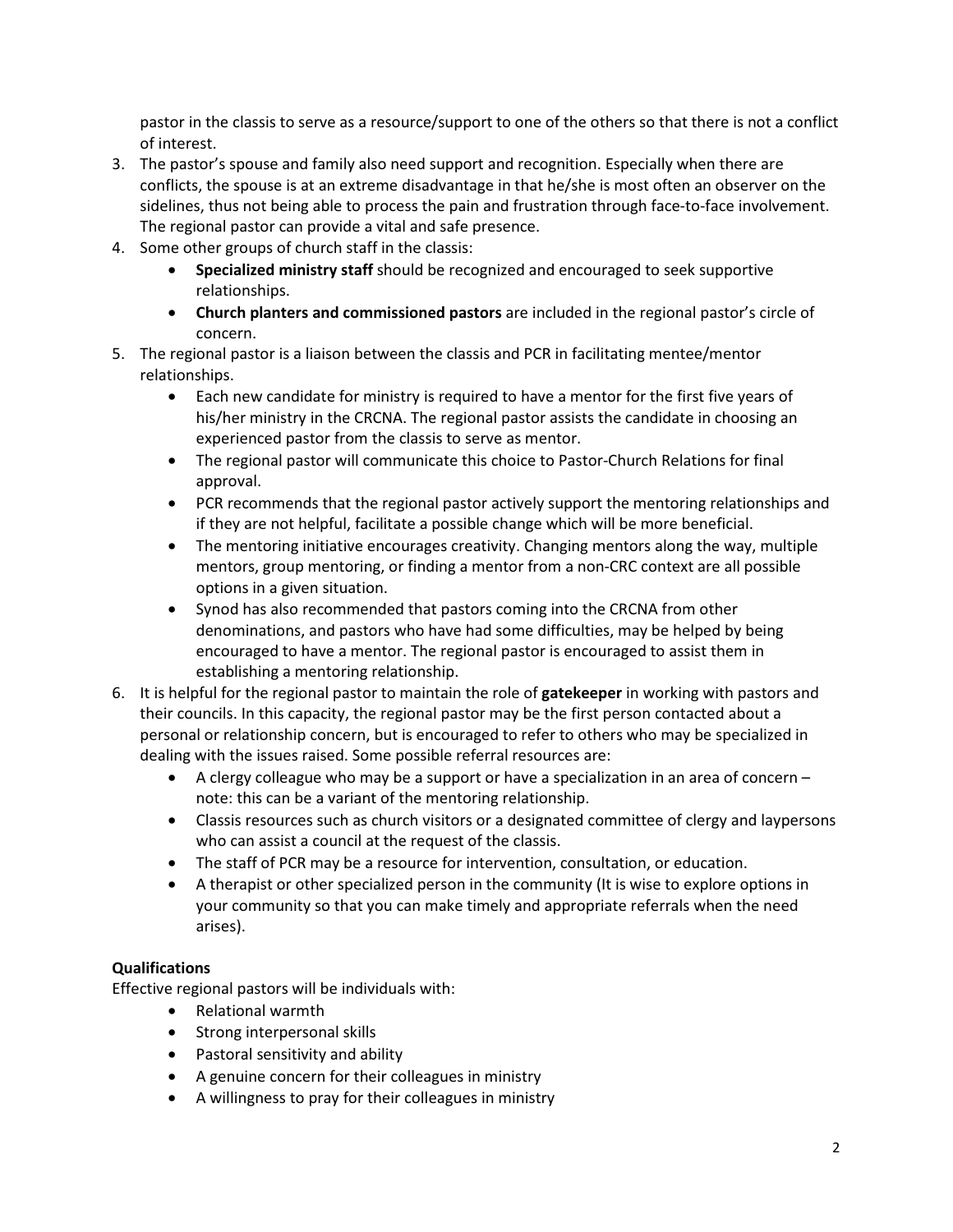- A solid sense of relational/organizational boundaries
- An ability to strategically "resource" on behalf of pastors and their families.

## Relationship to Classis and Other Ecclesiastical Functionaries

The regional pastor's role is to serve as a pastor to fellow pastors. In this role, the regional pastor also serves in relationship to other ecclesiastical functionaries:

- 1. Classis
	- Regional pastors should not serve in classical positions that affect their relationships to the pastors of the classis.
	- Normally regional pastors should not serve as church visitors, but they are encouraged to work with the church visitors informing them when they ascertain difficulties with a pastor and council.
	- Regional pastors maintain contact with the mentors and mentees, monitoring progress and concerns.
	- It is helpful for the regional pastor to give a brief presentation at each classis meeting. This serves as a reminder of your availability to pastors, as well as encouraging collegial interaction.
	- Regional pastors are appointed by Pastor-Church Relations with the advice of the classical interim committee.
- 2. Councils
	- Regional pastors should not provide ministry to consistories/councils of churches in the classis where they are serving because that can easily compromise the relationship with the pastor. They may, however, interact with the council out of concern for the pastor or his/her family.
- 3. Ministry Team Leaders of CRC Home Missions
	- The various ministry directors of Home Missions are actively involved with pastors and congregations in their assigned regions. Make acquaintance with them and let them know your interest in hearing about pastors in the classis who are in need of some attention. They can be a resource for your work and awareness.

## Relationship to Pastor-Church Relations

- 1. The regional pastor is appointed by Pastor-Church Relations based on recommendation from the classical interim committee.
- 2. Pastor-Church Relations provides:
	- Biennial training conferences.
	- Ad hoc consultation relative to specific situations.
	- Support of the regional pastor with the classis by communicating that other time consuming or relationship compromising tasks should not be assigned.
	- Communication with councils of regional pastors as to the nature and importance of the regional pastor?s work.
	- Information relative to specifics of the mentoring initiative.
- 3. Accountability
	- A brief semi-annual report to Pastor-Church Relations will be asked of all regional pastors. This report will be an opportunity to update Pastor-Church Relations on activities, needs, changes, and concerns in each classis. Obviously, urgent items can be communicated to us at appropriate times, but the other reports are a way of keeping the office updated on events in classis and with pastors. (A draft copy of the form is attached.)